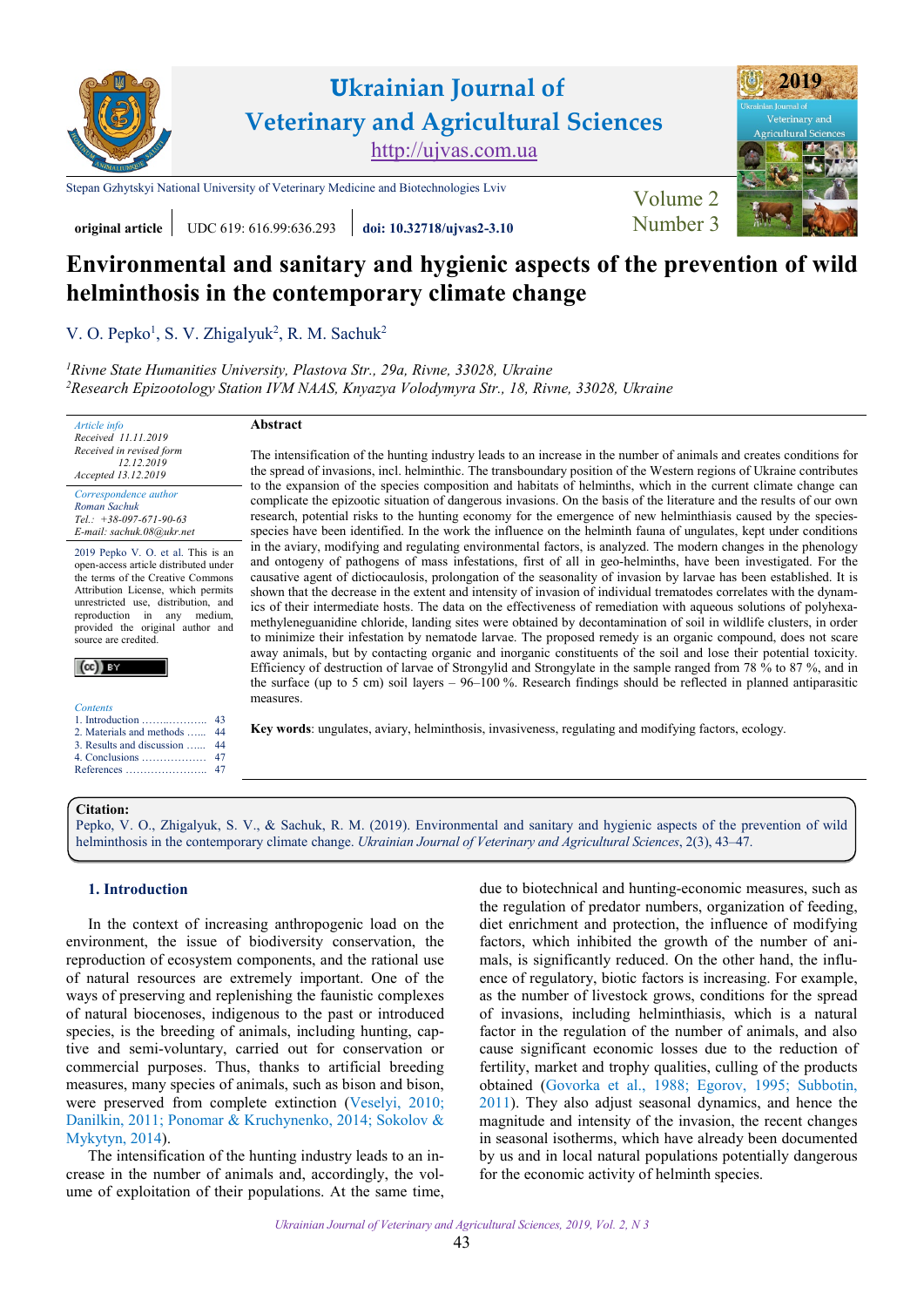<span id="page-1-0"></span>Research of helminth fauna in new economic conditions, study of invasive features, biological features of parasites, their phenology in modern climatic changes, popularization of new scientific data, will help to strengthen the control of epizootic status in agrocenoses, development of scientifically substantiated measures ([Davudov, 2008;](#page-4-0) [Dovhii](#page-4-0) et al., [2011; Subbotin,](#page-4-0) 2011).

The introduction into practice of modern science and best practices in the prevention of parasitic diseases, the voluntary keeping of wild ungulates, will contribute to the increase of their livestock, increase the production of quality, environmentally friendly, cost-effective production is especially advisable in modern conditions.

*The purpose of the study* is to analyze, under current climatic changes, the impact on ungulates of ungulates in the aviary, modifying and regulating environmental factors.

#### **2. Materials and methods**

The research was conducted in hunting farms of the aviary type and in adjacent livestock farms of Rivne and Volyn, located on the territory of Volyn Polissya. A retrospective and prospective analysis of the spread of cattle helminthiasis in the Rivne region was conducted on the basis of their own materials and statistical reporting data from the Rivne Regional State Veterinary Laboratory. Laboratory studies were performed on the basis of the laboratory of parasitology of the Rivne NDVS, and later in the Experimental Station of epizootology of the Institute of Infectious Diseases of NAAS. The results of more than 600 coproscopic studies have been performed using conventional methods. The study of the intensity of molluscan lesions by larval forms of trematodes was performed according to the method of V. I. Zdun ([Zdun, 1957\)](#page-4-0), by compressor method, followed by microscopy.

The theoretical analysis of scientific literary sources, synthesis, generalization, comparison, concretization are used in the work.

### **3. Results and discussion**

In recent years, in the hunting farms of Ukraine, the number of wild ungulates has declined. Thus, according to the data of the Statistical Bulletin "Doing Hunting", the total number of ungulates in Ukraine in 2012 was 239.6 thousand heads, in 2015 – 231.3 thousand heads, in 2016 – 220.2 thousand heads. The greater interest of hunting area users is to breed wild animals in aviaries, for the purpose of letting them into their own lands and for sale to other farms. Between 2000 and 2016, the state increased the number of wild ungulates from 44 to 220, and the number of the main stock reached almost 3.000 ([Vedennia myslyvskoho hospodarstva](#page-4-0) [u 2014-16 rr\)](#page-4-0). The majority of the stock of captive ungulates belongs to the representatives of the contract of ruminants: deer, fallow deer, mouflon. Due to the deteriorating epizootic of African wild boar plague, work on breeding and keeping these livestock is temporarily suspended.

According to the data of the State Statistics Service of Ukraine in the three surveyed farms of Rivne and Volyn oblasts (BARS LLC, Sokil MSC and DLMG Zverevske), there has also been an increase in livestock since 2016. by 2018, the number of aviaries increased from 112 to 223 individuals.

Helminthoses of ungulates have a number of features caused by both physical and geographical conditions – the territory is divided between two climatic zones and is rich in natural biotopes of adjacent feeders, and mainly mixed nature of trematodose-nematode infestations complicated by special geochemical and ecological areas.

According to Kharchenko V. A. [\(Kharchenko, 2004\)](#page-4-0), 161 species of helminth parasites of wild ungulates have been registered in Europe, 99 species have been identified in Ukraine; 56 species of elk are parasitized, noble deer  $-78$ , spotted deer – 17, roe deer – 86, fallow deer – 40, bison – 5, mouflon  $-64$ , boar  $-35$  species of helminths. Species that do not have a narrow specialization in the choice of the owner predominate – parasite in several species of ungulates, including farm animals. Relatively specific are ruminants, including 3 species of deer, 2 of elk and roe deer. Indeed species specification is revealed in 26 species [\(Kharchenko, 2004](#page-4-0)).

According to the statistical reports and own half-century studies, in the agricultural and wild animals of the region, 43 species of helminths were identified, 15 of them flat (7 – trematodes, 8 – cestodes) and 28 species of nematodes. The identification of 10 helminth species was performed at the level of genus traits. Conducted by us helmintovoscopic studies of wild (aviary) ungulates showed the presence in the European fallow deer of LLC-company "Bars" in Derazhnensky forest of Kostopil district, Rivne region, *Strongyloides papillosus* (EI – 100 %), *Dictyocaulus viviparus* (EI – 60 %, Eab – 60 %) EI – 60 %), *Trichostrongylus capricola*  $(EI - 20\%)$  found in the aviary at feeding sites. According to Pepkо V. A. and co-authors (2016), larvae of the еuropean species (EI – 100 %, II – 32), spotted deer (EI – 100 %, II – 24) and surveyed flocks were registered in the region. cattle (EI – 70 %, II – 15). The composition of the helminth fauna depended on the season. In autumn and winter trematodes prevailed, in spring and summer – nematodes. According to our research, the mouflon, which is kept exclusively in the aviaries of Sokil LLC (Kostopil district, Rivne region) in the region, was affected by *Dictyocaulus filaria*, *Trichostrongylus colubiformis, Muellerius capillaries*. Terns infected with *Liorchis sp., D. viviparus, Trich. colubiformis, M. сapillaries*, and in the fallow deer – *D. viviparus, Trich. colubiformis* with an extent of 100 % (Pepko [et al., 2016](#page-4-0)). In wild boars, *Fasciola hepatica* infestation is common. A peculiarity of parasite fauna of open-air farms, where a considerable number of individual species are collected in a limited area, is the partial restriction of contacts with potential sources of invasion. As a consequence, a small variety of helminths is observed, with high rates of invasion magnitude and intensity.

A somewhat different situation in free-living ungulates, which is typical of carrying out unauthorized, unmanaged, migration, including in transboundary territories, carrying accompanying parasites. In view of this, there is a need to expand the range of their potentially hazardous species, taking into account zoogeographical and climatic conditions. Thus, according to A. M. Subbotina, the parasitic system of wild ungulates of Belarus includes 37 species. In particular, bison revealed 16 species of helminths, elk  $-17$ , roe deer  $-$ 19, boar – 16 species. In the wild ungulates of Belarus, 17 species are found, which are also found in domestic ruminants and carnivores, as well as in pigs [\(Subbotin,](#page-4-0) 2011). Given the similar conditions and openness to animals of the boundaries between adjacent, close territories, we should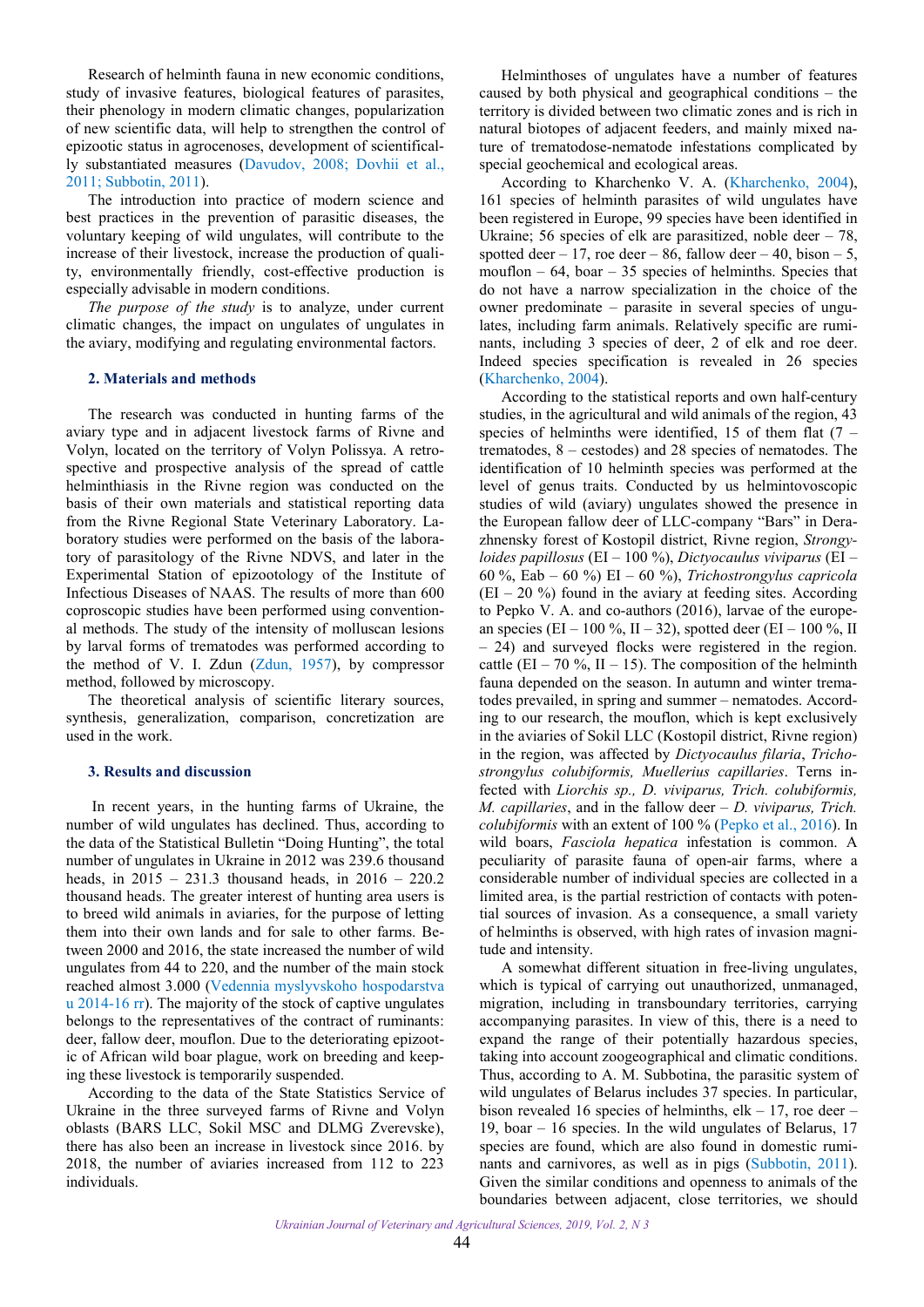pay attention to the search for these species in our country. For example, since 2014, recorded cases of infection of animals Sparganum spirometra erinacei.

Among the parasites we have discovered are dominated by representatives of the Nemathelminthes type, which, by their life cycle features, are predominantly geo-helminths, and thus show a close dependence of phenology on the abiotic environmental factors. Broader connections with environmental conditions are inherent in Plathelminthes flatworms: modifying factors affect both the worm organism and its intermediate hosts, participants in complex developmental cycles.

There are significant climatic changes in the world that may affect the geographical distribution of ungulates. According to the Ukrainian Hydrometeorological Institute, in recent years, the average winter temperature in Polissya has increased by 1.5–1.8 °C, against 0.5–1 °C in Ukraine. As a result, the average annual temperature increase in the Northwestern region of Ukraine is the largest and exceeds the long-term average by 2–2.5  $\degree$ C. In addition, the precipitation deficit reaches up to 30 % of the annual amount. Meteorological and eco-geographical characteristics erase or alter the conventional boundaries of physical and geographical zoning: it is noted that the southern boundary of the Mixed Forests zone has moved 50–100 km to the north. Such modifying factors usually have an impact on invertebrates, including parasites: areas of distribution change, ontogeny accelerates, phenology changes.

In the region, weather changes that have taken place over the last decade reveal trends that are characteristic of the continental climate:

- high and abnormally high air temperatures and short but excessive rainfall in summer;

- low temperatures, heavy rainfall in the first half of winter and relative warming at the end of the season;

- a sharp decrease in air temperature in early spring, which is protracted.

Temperature has a direct and indirect effect on the physiology of helminths, determining the rate of ontogenesis and life expectancy. Active life of poikilothermic animals is possible only within a certain temperature range, which may be different in different species. Experimental data show that with increasing temperature, the duration of development gradually decreases, with a certain range of temperatures reaches a minimum, and with a further increase in temperature may again increase. The dependence of the rate of development on temperature is partly explained by the usual physical and chemical laws. According to the Vant-Goff-Arrhenius rule, "the rate of the chemical process (metabolism in the body) increases by  $10^{\circ}$  by  $2-3$  times". The temperature factor, of course, is determining, but not the only one. Equally important is the relative humidity and absolute residence environment. Some features of phenology and ontogeny of dominant helminth species under modern climatic changes are traced in field materials.

The analysis, for the period 1992–2009, of the results of coproscopic studies of samples taken from farm animals showed that the region is dominated by: trematodoses – fasciculosis and paramphistomatosis, and nematodoses – dictiocaulosis of ruminants. Dynamic increase in the index of invasiveness of animals with fasciolosis was noted. Thus, from 1992 to 1994, the average percentage of infected ruminants was 3.3 and 5.9 %, respectively, in 1996, the extensinvation rate of cattle with fascioli was 10.7 %, and in 2001

– 11.85 %. During the period 1992–2001, the level of fascia invasion in the animals of the northern (Polesie) and southern (Forest-steppe) regions of the region increased dynamically, accounting for 14.3 and 8.4 %, respectively, in 2001. Retrospective indicators of the extent of paramphistomatous invasion are close in value: 5.4 % in 2002, 7.8 % in 2004 (Zhyhaliuk [et al., 2009](#page-4-0)).

In animals from the northern regions, the studied index was always higher than the same as in the animals from the southern regions, but since the mid-90s there has been a gradual approximation of the magnitudes of extensinvasion of the north and south. The high rates of contamination of animals from both physical and geographical zones are explained by the adjacency of the territories and the common water basin, as well as by the high values of the coefficient of faunistic similarity of the fauna of the intermediate feeders. However, high percentages indicate the presence of processes and factors contributing to the development of infestation, among which are the number of biotopes of intermediate trematodes and the extent of their invasion by larval helminth stages. Why, in turn, contribute to the spring excess precipitation and the growth of the June isotherm, typical of the 2000s. The exception was 2019, which was characterized by a lack of precipitation in the north and moderate droughts in the south.

To confirm this, we conducted a study of mollusks collected from biotopes within aviary farms and surrounding settlements. Directly 15 natural terrestrial species (*Zebrina cylindrical, Teneba fructosum, Helicella candicans, Helicella sp., Jaminia potaniniana, Helix vulgaris, Helix pomatia, Helix lutescens, Succinea putris, Cochiluscima subgracea, Cochiluscima subgracea, Cochiluscima subgracea, Achaea capresta, Cochilcapa arbepiaxa, Achaea cresta, arabicus subsp. nemoralis, Monacha carthusiana, Chondrulla tridens*) and 12 aquatic species (*Lymnea truncutula, Lymnea stagnalis, Lymnea auricularia, Galba palustris, Planorbis (Anisus) vortex, Planorbis planorbis, Planorbis (Anisus) lencostoma, Radix ovataent Bithyat, Bithyata, Bithyata, Bithyata, Bithyata corneus, Viviparus contectus*) shellfish. Of these, 9 species have been shown to participate in the spread of helminth infestations: *Helicella candicans, Helicella sp., Succinea putris, Monacha carthusiana, Chondrulla tridens* – intermediate hosts of *Dicrocoelium lanceatum; Lymnea truncutula, Lymnea stagnalis, Lymnea auricularia* – intermediate hosts of *Fasciola hepatica* and *Fasciola gigantica; Planorbis (Anisus) vortex, Planorbis planorbis, Planorbis (Anisus) lencostoma, Radix ovate* are intermediate hosts of the Paramphist of the *River Leorchys*, and *Bithynia leachi, Bithynia tentaculata* are intermediate hosts of *Opistorhis felineus, Prosthogonimus ovat*. Settlement density from 8 to 15 molluscs per square meter, EI from 0.2 to 65 %.

Of the 9 permanent biotopes surveyed small ponds found in all. An analysis of the magnitude of invasion of molluscs showed that the most susceptible to infection with the agent of fasciulosis is *L. truncutula*, which, depending on the season of year, is infested with larvae of fascioles by 3– 40 %. So in May – June 2015, the infestation rate reached 3–20 %, and since July it increased to 40 %, keeping the value until the end of the pasture season – in October. In 2019, no cases of fasciulosis, either wild boar or cattle, were recorded. A probable cause was the drying up of aquatic biotopes of planorbids, which led to their absence during the grazing season, or reduced the number to  $1-4$  copies/m<sup>2</sup>.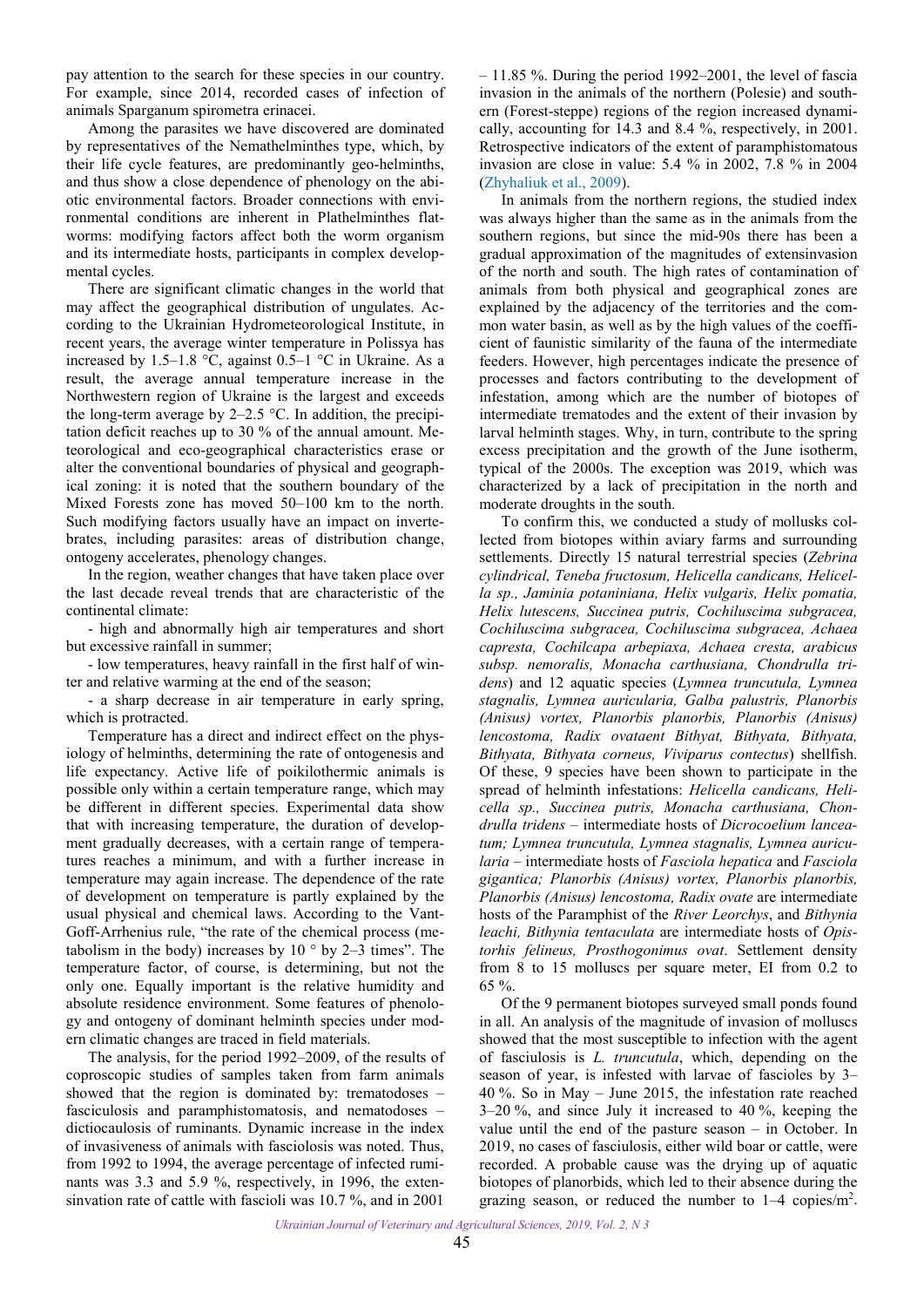The abundance of terrestrial molluscs, especially quarantine species of slugs, is considerable and requires further study of their possible epizootic significance.

More pronounced data on the effects of temperature and humidity were obtained for *D. filaria*, which was isolated from sheep and mouflon in the farms of Kostopil district. In 1993, the following experiment was conducted to study the timing of maturation of the dictiocaulus larvae to the invasive stage and the timing of their viability. In the artificial biotope, at the beginning of each month, 2 packages of group samples of faeces, weighing up to 300 g, were laid, pre-protecting them from drying out. Bookmarks were made in sunlit and shaded areas. Three days later, daily larvoscopy was started, before invasive larvae appeared. Further, the samples were examined 5 days before the death of helminths. For the differentiation of dictiocauluses from other nematodes, staining was standard procedure using meth-

#### **Table 1**

|  |  | Terms of maturation and survival of dictiocaulus larvae |
|--|--|---------------------------------------------------------|
|  |  |                                                         |

ylene blue solution. Under similar conditions, the experiment was repeated in 2019, recording the temperature and humidity.

It has been found that the ontogeny starts at a threshold temperature of  $+ 6$  °C, which lasts 4–6 days in a row. As shown in table 1, there is a species-specific temperature optimum and an appropriate humidity regime of the surrounding air. In the summer months, the temperature is optimal, deviations in terms of invasive larvae – insignificant, and the duration of existence determines the humidity of the environment: the larvae of stages 2 and 3 sustained dehydration for 20–25 days, then mostly died. In 2019, the determinants of the invasiveness of juvenile diktiokaul, the number of atmospheric opals and the duration of the dry season, became. However, due to the abnormally warm autumn-winter months, the seasonality of the infestation became longer.

|           | 1993 p.                              |                              |                          |                 | 2019 p.          |                              |                                    |                       |
|-----------|--------------------------------------|------------------------------|--------------------------|-----------------|------------------|------------------------------|------------------------------------|-----------------------|
| Months    | $T_{\rm{midi}}$<br>$^{\circ}{\rm C}$ | Invasive                     | Life                     | Light<br>Shadow | Invasive         | Life                         | $T_{\rm{midi}}$<br>$\rm ^{\circ}C$ | Amount of             |
|           |                                      | stage,<br>days               | expectancy,<br>days      |                 | stage,<br>days   | expectancy,<br>days          |                                    | precipita<br>tion, mm |
|           |                                      |                              |                          | 瀿               |                  | ÷,                           |                                    |                       |
| January   | $-8,9$                               | $\overline{a}$               |                          | ⊘               | $\blacksquare$   | $\overline{a}$               | $-5$                               | 31                    |
|           |                                      |                              |                          | ☀               | 26               | $\overline{4}$               |                                    |                       |
| February  | $-6$                                 |                              |                          |                 | $\blacksquare$   | $\qquad \qquad \blacksquare$ | $+0,9$                             | 14                    |
| March     | $-2$                                 |                              |                          | 繠               | 18               | 14                           | $+4,2$                             | 24                    |
|           |                                      |                              |                          |                 |                  |                              |                                    |                       |
|           |                                      |                              |                          |                 | 19               | 28                           |                                    |                       |
| April     | $+6,9$                               | 18                           | 60                       | ☀               | 19               | 59                           | $+9,6$                             | 35                    |
|           |                                      | $\overline{\phantom{a}}$     | $\overline{\phantom{a}}$ | ᢙ               | 19               | 60                           |                                    |                       |
| May       | $+13,6$                              | $10\,$                       | 21                       | 繠               | $10\,$           | 35                           | $+14,4$                            | 102                   |
|           |                                      | 12                           | 35                       | ᢙ               | $10\,$           | 40                           |                                    |                       |
|           | $+16,7$                              | 5                            | $28\,$                   | 瀿               | $\overline{4}$   | $20\,$                       | $+21,7$                            | 48                    |
| June      |                                      | $\tau$                       | 35                       | ᢙ               | $\sqrt{6}$       | 25                           |                                    |                       |
|           | $+19,8$                              | $\boldsymbol{7}$             | 21                       | 繠               | $\boldsymbol{7}$ | 22                           | $+18,4$                            | 84                    |
| July      |                                      | $\,$ $\,$                    | 35                       | ᢙ               | 9                | 41                           |                                    |                       |
| August    | $+18,5$                              | $\boldsymbol{7}$             | 50                       | 繠               | 6                | 35                           | $+19,6$                            | 75                    |
|           |                                      | $\,$ 8 $\,$                  | 57                       | ᢙ               | 6                | 49                           |                                    |                       |
| September | $+12,9$                              | 10                           | 55                       | 瀿               | 9                | 37                           | $+14,6$                            | 40                    |
|           |                                      | 14                           | 65                       |                 | 11               | 45                           |                                    |                       |
| October   | $+7,9$                               | $\qquad \qquad \blacksquare$ | $\overline{\phantom{a}}$ | 繠               | 16               | 55                           | $+5,7$                             | 9,9                   |
|           |                                      |                              |                          | ⊘               | 18               | 65                           |                                    |                       |
| November  | $-0,3$                               |                              |                          | 繠               | $27\,$           | 29                           | $+5,7$                             | 2,9                   |
|           |                                      |                              |                          | ᢙ               | 30               | 5                            |                                    |                       |
| December  | $-2,1$                               |                              |                          | 繠               |                  |                              |                                    | 23                    |
|           |                                      |                              |                          |                 |                  |                              | $+2,3$                             |                       |

During the maintenance of wild ruminants in captivity, their way of life and nutrition changes, and anthropogenic factor (transport of animals, feeding of imported feeds, organization of sanitary control) begins to play a leading role in the formation of the parasitic system ([Zdun, 1957](#page-4-0)). Given

the prolongation of the invasive activity of geo-helminths, the rehabilitation of sub-sites, namely the disinfection of soil at wildlife sites, is essential to minimize their re-infestation. To this end, we have proposed the use of aqueous solutions